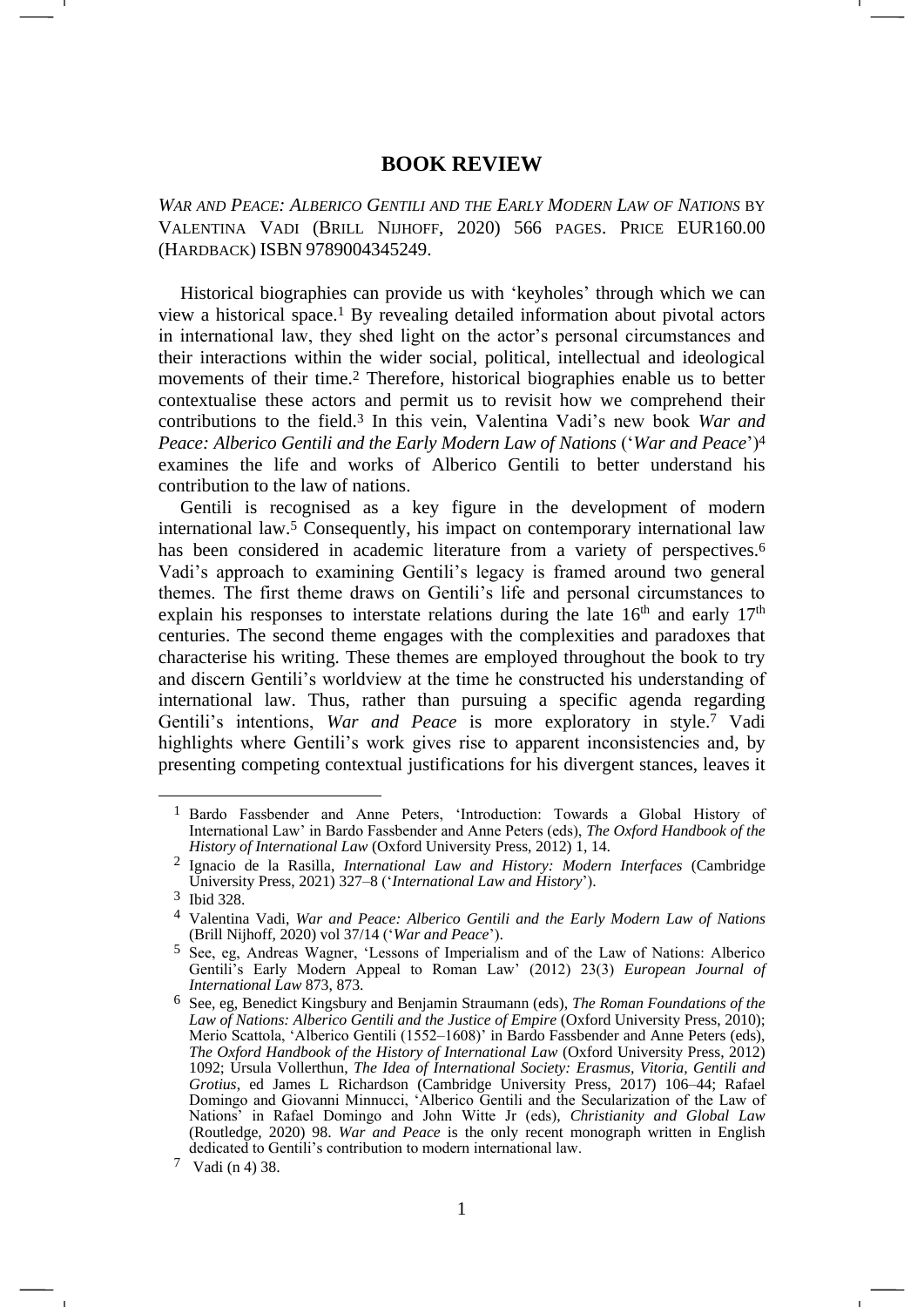<span id="page-1-1"></span>-

to the reader to draw their own conclusions about his motivations.<sup>8</sup> Hence, whilst informed by prior interpretations of his writings, *War and Peace* presents a fresh understanding of Gentili's work.

<span id="page-1-2"></span><span id="page-1-0"></span>By revisiting the significance of Gentili's writings, *War and Peace* contributes to the turn to history in international law. A central aspect of this historiographical turn has involved identifying appropriate methodologies that will enable scholars to undertake authentic, interdisciplinary historical analysis.<sup>9</sup> In particular, discussion has focused on the extent to which history should be interpreted in its context,<sup>10</sup> how the appropriate context should be selected<sup>11</sup> and how to relate historical concepts to contemporary international law.<sup>12</sup> Depending on how these issues are approached, there is the potential for scholars to generate anachronistic interpretations,<sup>13</sup> periodise history (which can homogenise historical eras)<sup>14</sup> and either neglect or overemphasise the role that time plays in the process of legal development.<sup>15</sup> *War and Peace* engages with these methodological concerns adeptly. It primarily undertakes a contextual interpretation of Gentili's texts to ascertain how he formulated his understanding of the law of nations.<sup>16</sup> However, the book also draws links to how Gentili's works contributed to the beginnings of modern international law,<sup>17</sup> thereby acknowledging the significance of time when discussing legal concepts.<sup>18</sup> Despite this temporal link, Vadi is conscious to avoid constructing international law as a lineage of development when examining Gentili's works.<sup>19</sup> Further, when focusing on aspects of Gentili's life, the analysis in the book refers to a

<sup>8</sup> Ibid.

<sup>9</sup> de la Rasilla, *International Law and History* (n [2\)](#page-0-1) 41; Matilda Arvidsson and Miriam Bak McKenna, 'The Turn to History in International Law and the Sources Doctrine: Critical Approaches and Methodological Imaginaries' (2020) 33(1) *Leiden Journal of International Law* 37, 37–8.

<sup>10</sup> Martti Koskenniemi, *The Gentle Civilizer of Nations: The Rise and Fall of International Law 1870–1960* (Cambridge University Press, 2004) 8 ('*Gentle Civilizer of Nations*'). See generally Anne Orford, 'On International Legal Method' (2013) 1(1) *London Review of International Law* 166, 171–7.

<sup>11</sup> de la Rasilla, *International Law and History* (n [2\)](#page-0-1) 42; Martin Clark, 'Ambivalence, Anxieties / Adaptions, Advances: Conceptual History and International Law' (2018) 31(4) *Leiden Journal of International Law* 747, 753–4; Martti Koskenniemi, 'Histories of International Law: Significance and Problems for a Critical View' (2013) 27(2) *Temple International and Comparative Law Journal* 215, 229–32 ('Histories of International Law').

<sup>12</sup> Orford (n 10) 171–7; Koskenniemi, 'Histories of International Law' (n 11) 229–30; Martti Koskenniemi, 'Vitoria and Us: Thoughts on Critical Histories of International Law' (2014) 22 *Rechtsgeschichte* 119, 123–9 ('Vitoria and Us').

<sup>13</sup> de la Rasilla, *International Law and History* (n [2\)](#page-0-1) 42–3; Randall Lesaffer, 'International Law and Its History: The Story of an Unrequited Love' in Matthew Craven, Malgosia Fitzmaurice and Maria Vogiatzi (eds), *Time, History and International Law* (Martinus Nijhoff Publishers, 2007) 27, 38. See also Andrew Fitzmaurice, 'Context in the History of International Law' (2018) 20(1) *Journal of the History of International Law* 5, 11–16.

<sup>14</sup> See Ignacio de la Rasilla, 'The Problem of Periodization in the History of International Law' (2019) 37(1) *Law and History Review* 275, 294 ('The Problem of Periodization'); Koskenniemi, *Gentle Civilizer of Nations* (n [10\)](#page-1-0) 7.

<sup>15</sup> See Orford (n 10) 171–7; Lesaffer (n 13) 34; Koskenniemi, 'Histories of International Law' (n 11) 217–20; Koskenniemi, 'Vitoria and Us' (n 12) 122–9.

<sup>16</sup> Vadi ([n 4\)](#page-0-0) 4–5, 7.

<sup>17</sup> Ibid 7–8.

<sup>18</sup> Ibid 5–7.

<sup>19</sup> See, eg, ibid 155–7.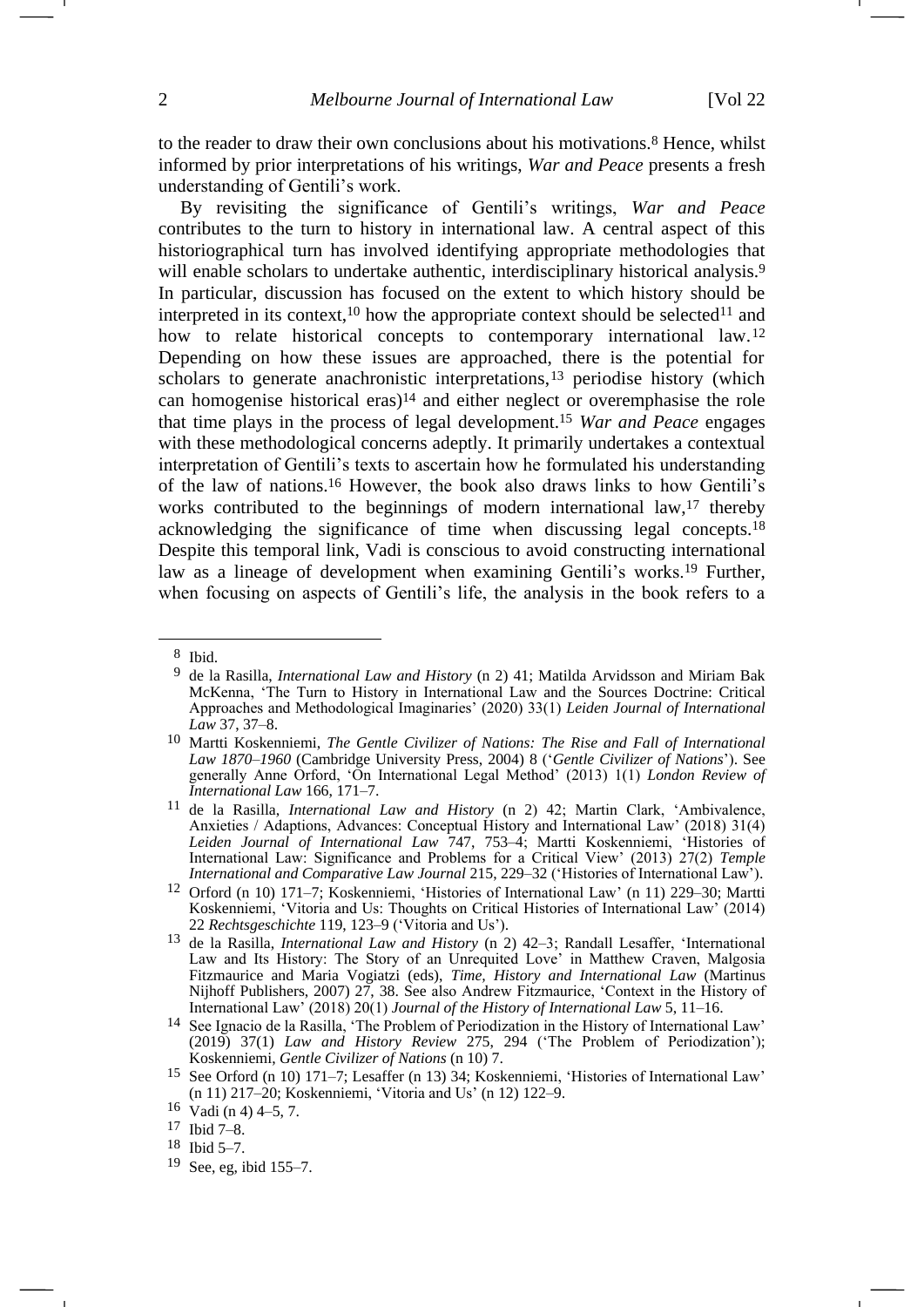variety of perspectives drawn from the social and political context of the time.<sup>20</sup> Consequently, the monograph avoids presenting a homogenised view of the Renaissance. Therefore, *War and Peace* navigates the methodological challenges of conducting historical studies in international law to very good effect.

Vadi's choice of historical contexts inevitably influences how Gentili is viewed,<sup>21</sup> but the selected contexts also serve to focus the analysis by doubling as the themes of the book. Thus, to establish these themes, the first two substantive chapters of *War and Peace* set out details of Gentili's personal life and his research methodologies. Chapter 2 outlines key aspects of Gentili's personal life with reference to 'its political, historical, and cultural background'.<sup>22</sup> This chapter effectively employs different scales of analysis<sup>23</sup> to identify many of the significant influences on Gentili's life. On a larger scale, the chapter addresses the impact of the Reformation and the Counter-Reformation on political and social dynamics in Europe.<sup>24</sup> However, by focusing on the individual scale, Vadi additionally presents a more detailed analysis of Gentili's personal circumstances to illustrate the various identities he personified during his lifetime (which included law student, law teacher, religious refugee, legal advisor and diplomatic secretary) and how these roles facilitated diverse social interactions.<sup>25</sup> Hence, the chapter draws attention to Gentili's firsthand experiences to preface how they shaped his understanding of the law of nations at various stages of his life.

Chapter 3 contextualises Gentili's works with reference to his individual research methodologies and the prevailing writing traditions of the time. Vadi initially uses this chapter to demonstrate how Gentili was influenced by and employed the humanities in his work. Gentili articulated the law of nations using interdisciplinary sources<sup>26</sup> because traditional legal sources could not be transposed into a legal framework capable of governing interstate relations.<sup>27</sup> As a result, the chapter illustrates the role of history, literature and philosophy in his writing<sup>28</sup> and shows that Gentili was influenced by a wide range of works from across different eras.<sup>29</sup> Vadi's approach aligns with the view that the context of a historical actor extends to those scholarly influences that shape their statements, even if these influences are not contemporaneous with the actor's lifetime.<sup>30</sup> The chapter also discusses how Gentili responded to the competing schools of legal thought that vied for dominance during his lifetime.<sup>31</sup> Consequently, Vadi examines how Gentili altered the way that he presented his views in his texts in

<sup>20</sup> Ibid 43, 46.

<sup>21</sup> As to the impact of the choice of contexts, see Koskenniemi, 'Histories of International Law' (n 11) 232; Koskenniemi, 'Vitoria and Us' (n 12) 125–6.

<sup>22</sup> Vadi ([n 4\)](#page-0-0) 43.

<sup>23</sup> On the role of scale, see Koskenniemi, 'Histories of International Law' (n 11) 232–8.

<sup>24</sup> Vadi ([n 4\)](#page-0-0) 54–9.

<sup>25</sup> Ibid 44, 47–54, 59–88.

<sup>26</sup> Ibid 91–4.

<sup>27</sup> Ibid 108–23.

<sup>28</sup> Ibid 123–32.

<sup>29</sup> See, eg, ibid 125–6.

<sup>30</sup> See Francis Oakley, *Politics and Eternity: Studies in the History of Medieval and Early-Modern Political Thought* (Brill, 1999) 14; Quentin Skinner, *Visions of Politics: Regarding Method* (Cambridge University Press, 2002) vol 1, 116. See also Orford (n 10) 173–4.

<sup>31</sup> Vadi ([n 4\)](#page-0-0) 104–8.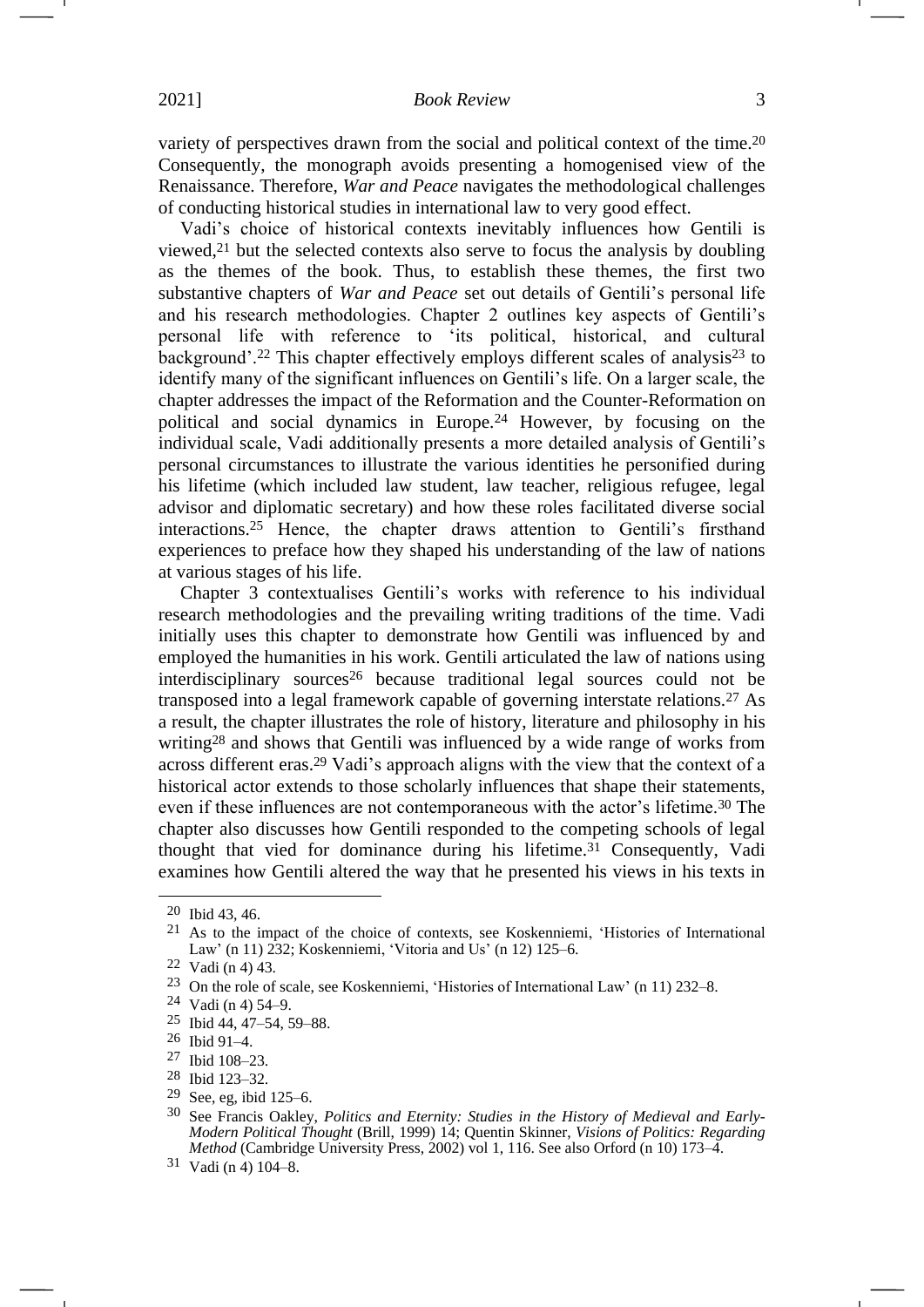response to different schools of thought and how his style of presenting legal arguments sometimes meant that contradictions and paradoxes arose in his writing.<sup>32</sup> Having contextualised *War and Peace* based on Gentili's personal circumstances and the reasons why ambiguities arose in his works, Vadi proceeds to address his substantive contribution to the early law of nations.

Chapter 4 provides an overview of the foundational concepts that Gentili used when devising his approach to international law. Thus, the material covered in this chapter provides key reference points for the reader as the book proceeds. Vadi outlines how Gentili grounded his understanding of the law of nations in the idea of a common humanity,  $33$  before considering how he translated this concept into the law of nations. Gentili formulated the idea of an international community using an inductive methodology<sup>34</sup> and with reference to legal and non-legal sources,<sup>35</sup> which gave rise to internal inconsistencies. Vadi demonstrates that whilst this approach enabled Gentili to shift the law of nations away from its theological foundations and towards law,<sup>36</sup> it also meant that Gentili's law of nations could be viewed as an endorsement of imperialism and expansionism.<sup>37</sup> The chapter's discussion of the role of diplomacy in maintaining the law of nations, which refers to Gentili's contributions to diplomatic law in *De*  Legationibus<sup>38</sup> and the law on the peaceful settlement of international disputes,<sup>39</sup> permits the reader to see how Gentili applied these concepts to practical settings. By situating Gentili's work in this broader lens, Vadi is able to rely on these concepts in subsequent chapters of the book when she examines his contributions to specific fields of international law.

The first specialist area of international law covered in *War and Peace* is the law of war in Chapter 5. This chapter focuses on *De Iure Belli*. <sup>40</sup> It covers the bases of Gentili's theory of the law of war, how this theory furthered the law of war, key legal concepts within the law of war and his contribution to the modern law of nations.<sup>41</sup> The chapter situates Gentili's works within the overall themes of the book, as well as considering his legacy in this field. Vadi differentiates Gentili's law of war from previous theories based on the distinct focus that he placed on international law within his analytical framework.<sup>42</sup> Gentili was able to separate law from theology, and civil law from international law,<sup>43</sup> by creating the law of war based on a blend of law, theology and Renaissance political theory.<sup>44</sup> By distancing himself from the just war doctrine of his predecessors, Gentili was able to divide the law of war into *ius ad bellum*, *ius in bello* and *ius* 

- 35 Ibid 159–66.
- 36 Ibid 154.
- 37 Ibid 161–2.
- 38 Ibid 167–79.
- 39 Ibid 179–81.
- 40 Ibid 198–9.
- 41 Ibid.
- 42 Ibid 199–200.

<span id="page-3-0"></span><sup>32</sup> Ibid 142–8.

<sup>33</sup> Ibid 157–9.

<sup>34</sup> Ibid 165–6.

<sup>43</sup> Ibid 199–201. See generally Alberico Gentili, *De Iure Belli Libri Tres*, tr John C Rolfe (Clarendon Press, 1933) vol 2, 4–5.

<sup>44</sup> Vadi ([n 4\)](#page-0-0) 267.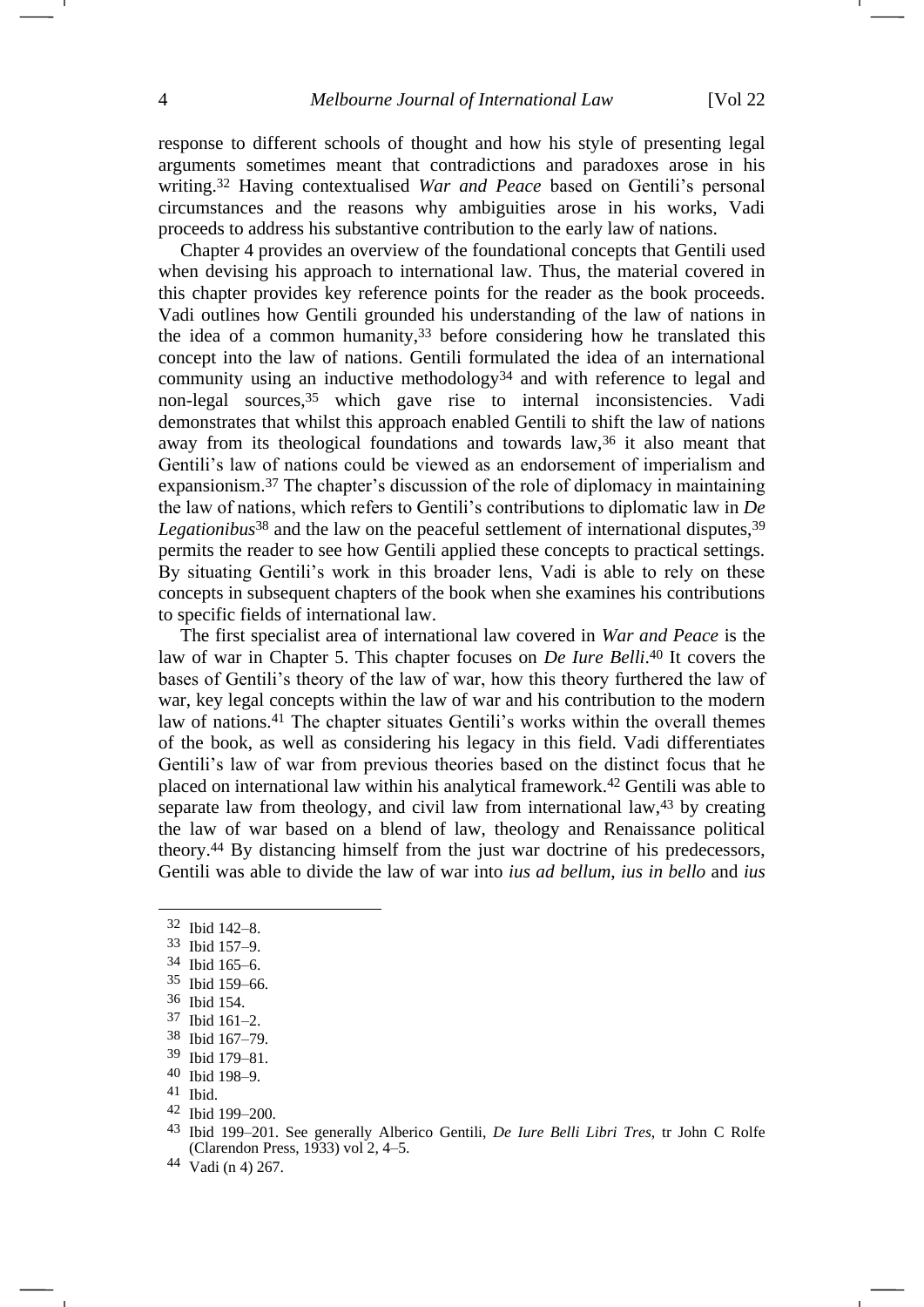*post bellum*. <sup>45</sup> Within this framework, Vadi examines legal concepts such as the definition of a war, what causes war, the significance of neutrality during war, the conduct of warfare and the legal position post-war.<sup>46</sup> These ideas are linked to modern principles of international law on the use of force and international humanitarian law. Vadi further contextualises these legal principles with reference to Gentili's views on religious freedom (influenced by his experience of religious persecution), $47$  the diminishing power of the Pope, $48$ the corresponding emergence of the state as a new actor in international law<sup>49</sup> and Gentili's concern with hegemonic power.<sup>50</sup> These contexts provide insights into, for example, why Gentili proposed the notion of preventive war as a means of securing peace — a concept that could equally be abused to achieve imperialistic aims.<sup>51</sup> Thus, the chapter situates *De Iure Belli* in its wider political context, but also within Gentili's own experiences and methodologies, to demonstrate how he was able to generate a legal framework that resembles the modern law of war.

Chapter 6 examines the law of the sea, the second substantive area of international law addressed in the book. Drawing on *De Iure Bello* and *Hispanica Advocatio*, Vadi undertakes her analysis in three parts.<sup>52</sup> The chapter addresses how Gentili contributed to the spatial ordering of the sea, how he sought to regulate the conduct of non-state actors who used the sea (including merchants, pirates and privateers) and how he influenced the formation of the law of the sea through his work as an advocate before the High Court of Admiralty in London.<sup>53</sup> Vadi draws on Gentili's concerns with hegemony to initially focus on how he sought to balance power amongst states when spatially ordering the sea. By generating freedom of the seas, Gentili sought to prevent states from being subject to dominion.<sup>54</sup> However, Gentili simultaneously saw the need for states to protect their interests, which required them to extend their territorial powers over the sea that was adjacent to their coastlines.<sup>55</sup> In the second part of the chapter, Vadi examines how Gentili's humanist perspective informed how he believed states should regulate the freedom of communication, movement and commerce at sea, and ascertains the values that Gentili was seeking to balance within each freedom.<sup>56</sup> This section additionally analyses his views on the legal distinctions drawn between pirates and privateers (the latter being, in effect, state-sponsored pirates).<sup>57</sup> Vadi highlights that whilst Gentili's position in relation to privateering oscillated,<sup>58</sup> his systematic understanding of

58 Ibid 310–11.

<sup>45</sup> Ibid 201.

 $\frac{46}{47}$  Ibid 203-47.

<sup>47</sup> Ibid 247–54.

<sup>48</sup> Ibid 208, 254–5.

<sup>49</sup> Ibid 254–62.

<sup>50</sup> Ibid 263–6.

<sup>51</sup> Ibid 255–62.

<sup>52</sup> Ibid 277.

<sup>53</sup> Ibid 277–8.

<sup>54</sup> Ibid 280–2. See generally Gentili (n [43\)](#page-3-0) 90.

<sup>55</sup> Vadi ([n 4\)](#page-0-0) 285–7.

<sup>56</sup> Ibid 291–301.

<sup>57</sup> Ibid 303.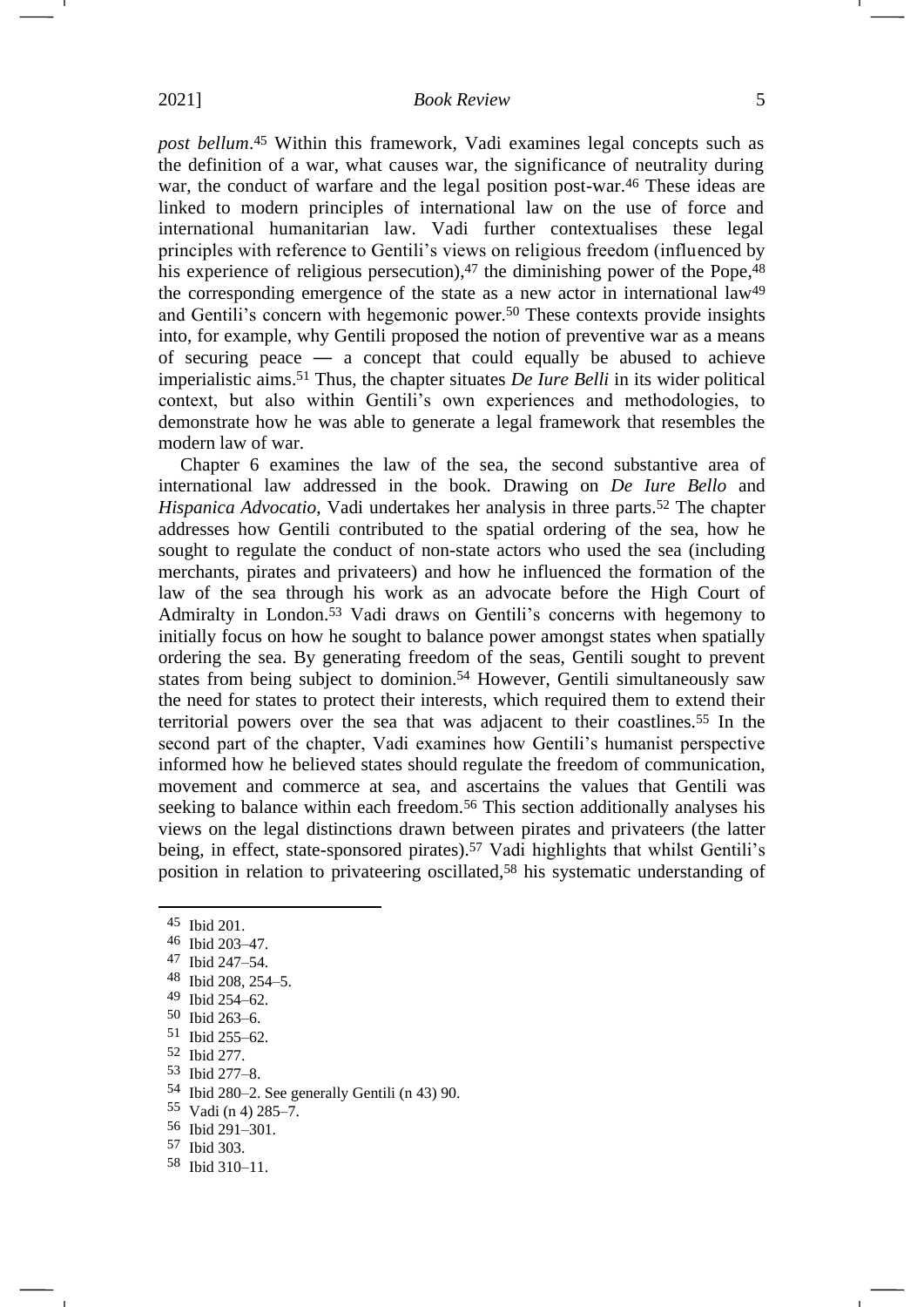piracy and universal jurisdiction<sup>59</sup> remains relevant today.<sup>60</sup> Finally, the chapter discusses the impact of *Hispanica Advocatio* in detail. Vadi describes how the structure of the book, which presents opposing arguments, makes it difficult to crystallise Gentili's position on the law of the sea.<sup>61</sup> Nonetheless, by drawing from his experiences as an advocate in the High Court of Admiralty in England, it provides a key insight into the legal disputes that informed the development of the law of the sea.<sup>62</sup> Therefore, by deconstructing Gentili's research methodologies, and analysing legal concepts informed by Gentili's personal perspectives, the chapter is able to discern his contributions to the law of the sea.

In Chapter 7, Vadi considers the extent to which Gentili supported empire. This chapter revises previous understandings of Gentili's contribution to international law $63$  by examining the degree to which his law of nations supported European expansionism.<sup>64</sup> Gentili's humanist foundations and his dualist style of argumentation meant that his position can be simultaneously interpreted as both supporting and rejecting empire.<sup>65</sup> Therefore, Vadi addresses whether Gentili deemed empire to be legitimate based on his use of cultural diversity<sup>66</sup> and through concepts related to empire including freedom of movement,<sup>67</sup> discovery,<sup>68</sup> occupation<sup>69</sup> and humanitarian intervention.<sup>70</sup> Vadi illustrates how Gentili's works on cultural diversity and his discussion of concepts associated with European expansionism evidence tensions between progressive and conservative positions.<sup>71</sup> Given Gentili's perceived ambiguity regarding expansionism, the chapter undertakes a textual and contextual examination of *De Armis Romanis* and *Regales Disputationes*. <sup>72</sup> *De Armis Romanis* discusses Roman law, which was either understood through an imperialistic lens or based on the idea of self-determination.<sup>73</sup> Although adopting a complex argumentative style,<sup>74</sup> by focusing on which strands Gentili emphasises, this text assists with determining how he understood external sovereignty. *Regales Disputationes* addresses the question of internal sovereignty.<sup>75</sup> Vadi analyses this text to assess how Gentili understood the relationship between internal sovereignty and external sovereignty to shed light on his overall position on empire.<sup>76</sup> Throughout this chapter, Vadi identifies

73 Ibid 377–8.

<sup>59</sup> Ibid 309.

<sup>60</sup> Ibid.

<sup>61</sup> Ibid 321–2.

<sup>62</sup> Ibid 323.

<sup>63</sup> de la Rasilla, *International Law and History* (n [2\)](#page-0-1) 317.

<sup>64</sup> Vadi (n [4\)](#page-0-0) 341. On the need to challenge Eurocentricity, see Arvidsson and Mackenna (n [9\)](#page-1-1) 41. See also de la Rasilla, 'The Problem of Periodization' (n [14\)](#page-1-2) 280–1.

<sup>65</sup> Vadi (n [4\)](#page-0-0) 360.

<sup>66</sup> Ibid 341–62.

<sup>67</sup> Ibid 371–2.

<sup>68</sup> Ibid 364–6.

<sup>69</sup> Ibid 366–9.

<sup>70</sup> Ibid 374–5.

<sup>71</sup> Ibid 360–2, 375–6.

<sup>72</sup> Ibid 376–413.

<sup>74</sup> Ibid 379.

<sup>75</sup> Ibid 389–90.

<sup>76</sup> Ibid 389–413.